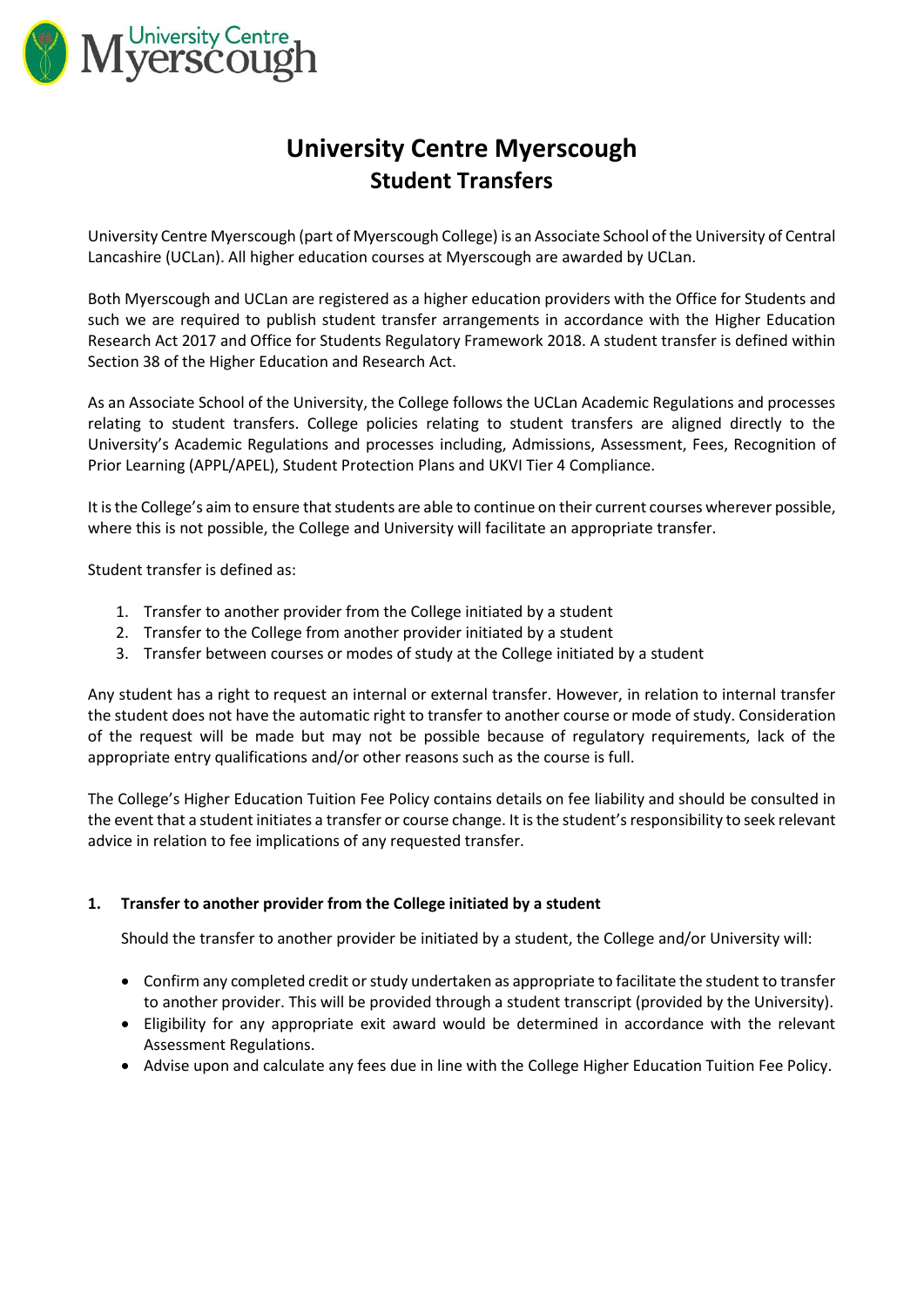

## **2. Transfer to the College from another provider initiated by a student**

As a consequence of events at another provider activating a transfer, or as a result of a student electing to transfer, the College and/or University will consider:

- The admission of a student on to a similar course in a cognate area or an alternative award, taking into account the admissions criteria of the course to be transferred to, completed credit, level of study and any other previous study, as appropriate.
- The process will be facilitated through the College's Admissions Policy and, where appropriate, utilising APL/APEL processes.
- Applicants applying for full time courses should do so via UCAS using the appropriate point of entry marker. Applicants applying for part time courses should make a note of their chosen starting point in their personal statement.
- In the event that evidence of prior learning is not satisfactory, alternative options may be offered such as advice and guidance in relation to an alternative course or point of entry, or request to complete bridging modules to make up any missing credit or study elements.

## **3. Transfer between courses or modes of study at the College initiated by a student**

As a consequence of a student initiating a transfer between courses or modes of study, the College and/or University will consider:

- The admission of a student on to a similar course in a cognate area or an alternative award, taking into account the admissions criteria of the course to be transferred to, completed credit, level of study and any other previous study, as appropriate.
- The process will be facilitated through the College's Withdrawal, Break in Learning and Transfer of FE, Apprentices and HE Students Policy and, where appropriate, utilising APL/APEL processes.

## **Advice and Support**

- In the event of an individual student transfer, academic advice and support will be available via the Course Leader.
- $\bullet$  Advice is also available from the College Admissions Team and from the University via the 'The  $\langle i \rangle'$ .
- For international students, personal and/or immigration advice linked to the course transfer process is available from the College Admissions Team or the University Student Immigration and Compliance Team.
- Independent advice is available for all students from the UCLan Students' Union Advice Centre.
- At point of offer, applicants are reminded of their responsibility to inform Student Finance England of any changes. Individual advice in relation to student loans and other financial support is also available from the College Finance Team.

## **Related Policies and Processes**

The following College policies relating to student transfers are available on the College website: <https://www.myerscough.ac.uk/policies/>